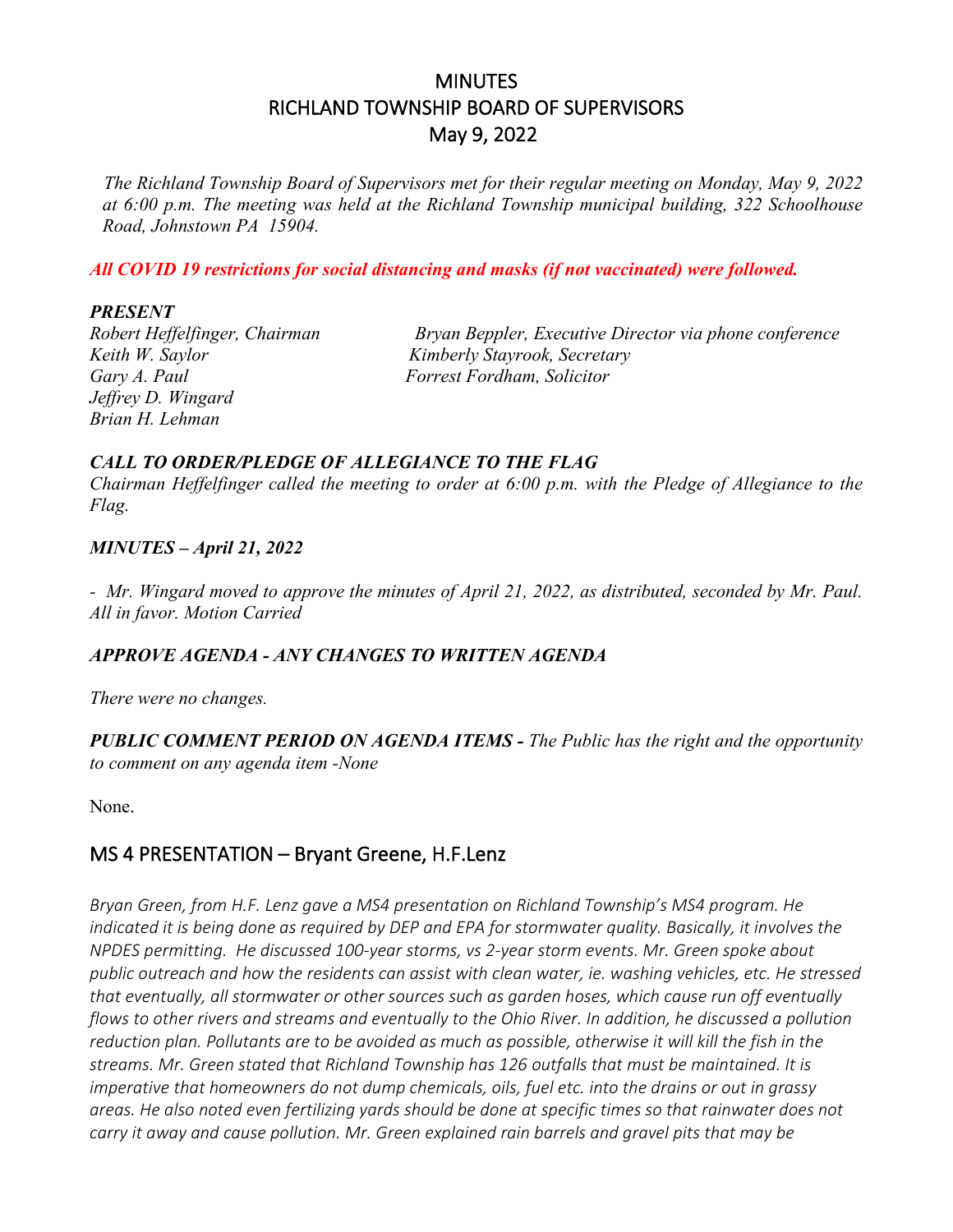### Board of Supervisors 5/9/2022 Page 2 of 4

*considered by residents to help avoid water pollution. In closing he stated that MS4's for the township is regulated and there is a role everyone has as a participant in the mix.*

## **CORRESPONDENCE**

### Letter from Joseph Green/John Carroll – Request to be on Agenda RE: Quaker Sales Variance

*A letter was received from Joseph Green and John Caroll requesting to address the Board on the Quaker Sales Zoning Hearing Variance.* 

*Attorney Fordham addressed the residents, providing a background on the request of Quaker Sales for a height variance, as well as a use variance for a parcel of land located on First Street, Mine 37. He indicated that the decision to approve or deny the request is not the Board of Supervisors. The decision solely rests with the members of the Zoning Hearing Board. They are separate entity, and they have their own attorney, Attorney Hockfeld. There is a continuance scheduled for May 17th which open to the public to obtain evidence for the Zoning Hearing Board members to decide.* 

*Mr. Green spoke to the Board on the residents of Hunters Ridge concerns. He is making sure that township government does its due diligence. He indicated that he and area residents are within two miles of the proposed site, and with prevailing winds, believes they will be affected by odors. Mr. Green discussed VOC's, the VE Erickson Ballfield off Eisenhower Blvd., traffic on Eisenhower Boulevard and Mine 37 Road (which are both state highways), in addition to traffic congestion at Eisenhower and Scalp Avenue. He is asking that PennDOT insist on a traffic study of the area. He stated that noise pollution is a concern from the plant and the trucks. Mr. Green stated that although there are tax revenues to be received, there is a flipside as he believes it will devalue their property values.* 

*Mr. Beppler indicated that PennDot will be requiring a study of the areas mentioned, although no time frame has been given by them.* 

*Mr. John Caroll spoke to the Board and stated traffic congestion and provided his own observations at different times of the day at Mine 37 Road and Eisenhower, as well as Scalp Avenue and Eisenhower Blvd. Mr. Caroll noted that traffic signal and its current timing which he observed and poses a concern.* 

*The Board thanked Mr. Green and Mr. Caroll for coming and asked that they attend the Zoning Hearing Board meetings.* 

### Letter from Humane Society of Cambria Cty – Request to close Galleria Dr Ext for Block Pawty Saturday, June 11<sup>th</sup> from 5 to 8 p.m. (Entry to Clean Water Carwash/Home Depot to Cul-De-Sac)

*A letter was received from the Humane Society requesting to close Galleria Drive Extension for a block pawty on June 11th form 5 to 8 pm. They provided a Hold Harmless Agreement, as well as a Certificate of Insurance. They will be obtaining a license from PLCB for alcohol. Attorney Fordham asked that the Liability Certificate also provide an Endorsement Rider naming the township as additional insured.*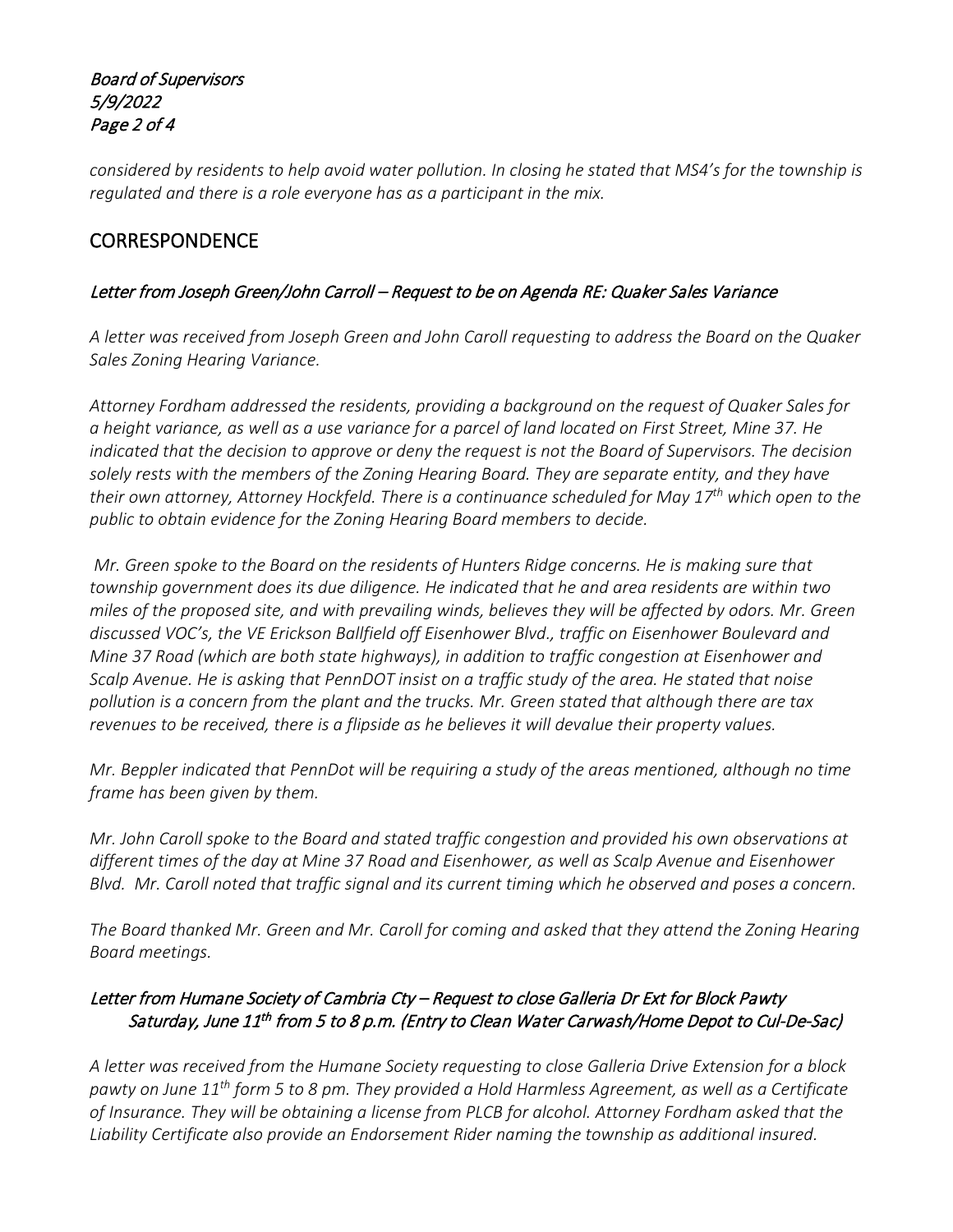### MINUTES – Board of Supervisors 5/9/2022 Page 3 of 4

*- Mr. Wingard moved to approve closing a portion of Galleria Drive Extension as request, if they submit the endorsement rider requested, seconded by Mr. Paul. All in favor. Motion carried.*

### Letter from Cambria County Commissioners – County Liquid Fuel Allocation

*A letter was read from the Cambria County Commissioners stating that the County Aid that they provide is not to be encumbered for more than 2 years. Ms. Stayrook noted that the Township has never encumbered the money, it is spent yearly on paving projects. The ability to do so was always there, and there was never a time limit on the number of years to encumber, which meant the County was "holding" the county aid for years at a time before disbursed.* 

## Letter from PA Liquor Control Board – Sonita Properties, LLC 455 Theatre Drive

*A letter was received from the PA Liquor Control Board, stating that Sonita Properties has applied for a new liquor license. It was noted that this is the Comfort Inn Suites on Theatre Drive.* 

OLD BUSINESS None

### NEW BUSINESS

### Payment of the Bills

- *Mr. Saylor moved to approve the general fund bills totaling \$291,906.47, seconded by Mr. Lehman. All in favor. Motion carried. Mr. Saylor noted that \$136,000 of the total is for the Richland Fire Dept. and 3 checks totaling \$18,000 are for pipe and consulting services for Highland Meadows.*

### Alyssa Rouser – Planning Commission Position

*An application for Appointment was received for the vacancy on the Richland Township Planning Commission. Alyssa Rouser, a resident of the Township has applied for and asked to be appointed to the position. The position is for a 4-year term.*

*- Mr. Lehman moved to appoint Alyssa Rouser to the vacancy on the RTPC, seconded by Mr. Saylor. All in favor. Motion carried.*

### 2022 County Aid Grant Application

*- Mr. Paul moved to apply to Cambria County for County Aid for paving and milling of various streets throughout the township, seconded by Mr. Wingard. All in favor.*

*Mr. Marsden, Packer Street expressed concerns about paving.*